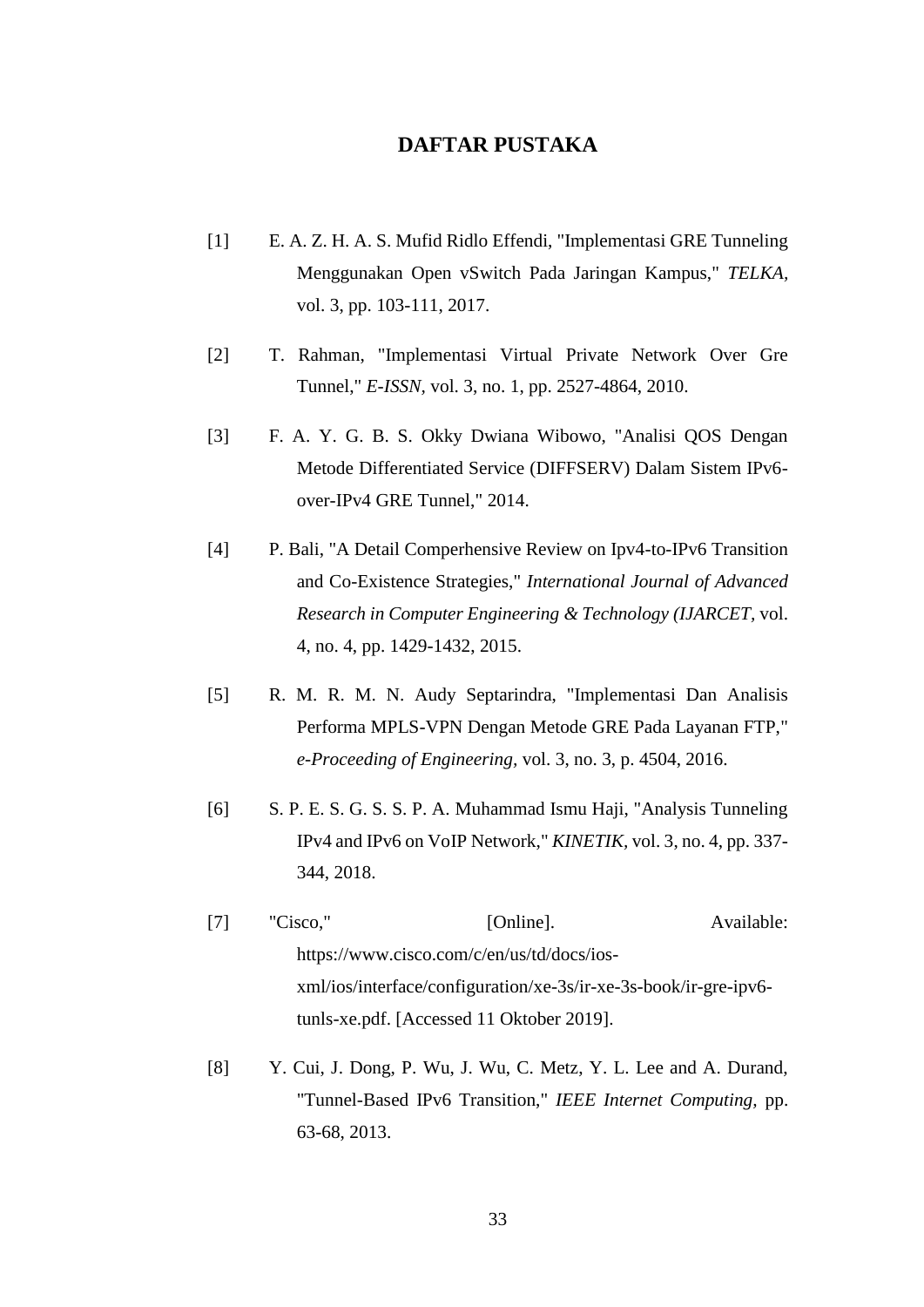- [9] A. S. P. Setyo Budiyanto, "STUDI ANALISIS PERFORMANSI PROTOKOL ROUTING IS-IS DAN," *Teknologi Elektro, Universitas Mercu Buana,* vol. 5, no. 1, pp. 18-32, 2014.
- [10  $\mathbb{Z}$ 3. T. 2004, Buku Jaringan Komputer II, Surabaya: Politeknik Elektronika Negeri Surabaya, 2014.
- [11 ] M. B. A. Ali Azhar, "Penerapan Voice Over Internet Protokol (VOIP) Untuk Optimalisasi Jaringan Pada Badan Kependudukan Dan Keluarga Berencana Nasional," *PROSISKO,* vol. 5, no. 1, pp. 36- 43, 2018.
- $[12]$  $\tilde{\gamma}$ L. A. S. I. A. A. S. R. Suparlan Ardyansah, "Perancangan Dan Simulasi Dari Kombinasi Routing Statik dan Routing Dinamis Pada Routing Protokol OSPF," *Eprints,* pp. 1-11, 2018.
- [13  $\tilde{z}$ R. Sharma, "Ilovefreesoftware," 22 Juni 2014. [Online]. Available: https://www.ilovefreesoftware.com/22/windows/internet/chat/ssu ite-facetime-video-phone-free-voip-chat-software-local-areanetworks.html. [Accessed 12 Oktober 2019].
- [14  $\tilde{z}$ R. Wulandari, "Analisis QoS Pada Jaringan Internet," *Teknik Informatika dan Sistem Informasi,* vol. 2, p. 11, 2016.
- [15  $\mathbb{Z}$ B. A. Forouzan, Data Communications and Networking, Fourth Edition, 4th ed, Alan R. Apt, 2007.
- [16  $\tilde{z}$ A. B. U. Prihatin Oktivasari, "Analisa Virtual Private Network Menggunakan OpenVPN dan PPTP," *Penelitian Komunikasi dan Opini Publik,* vol. 20, no. 2, pp. 185-202, 2016.
- [17  $\tilde{a}$ C. A. Pamungkas, "MANAJEMEN BANDWITH MENGGUNAKAN MIKROTIK ROUTERBOARD," *INFROMA Politeknik Indonusa Surakarta,* vol. 1, no. 3, pp. 17-22, 2016.